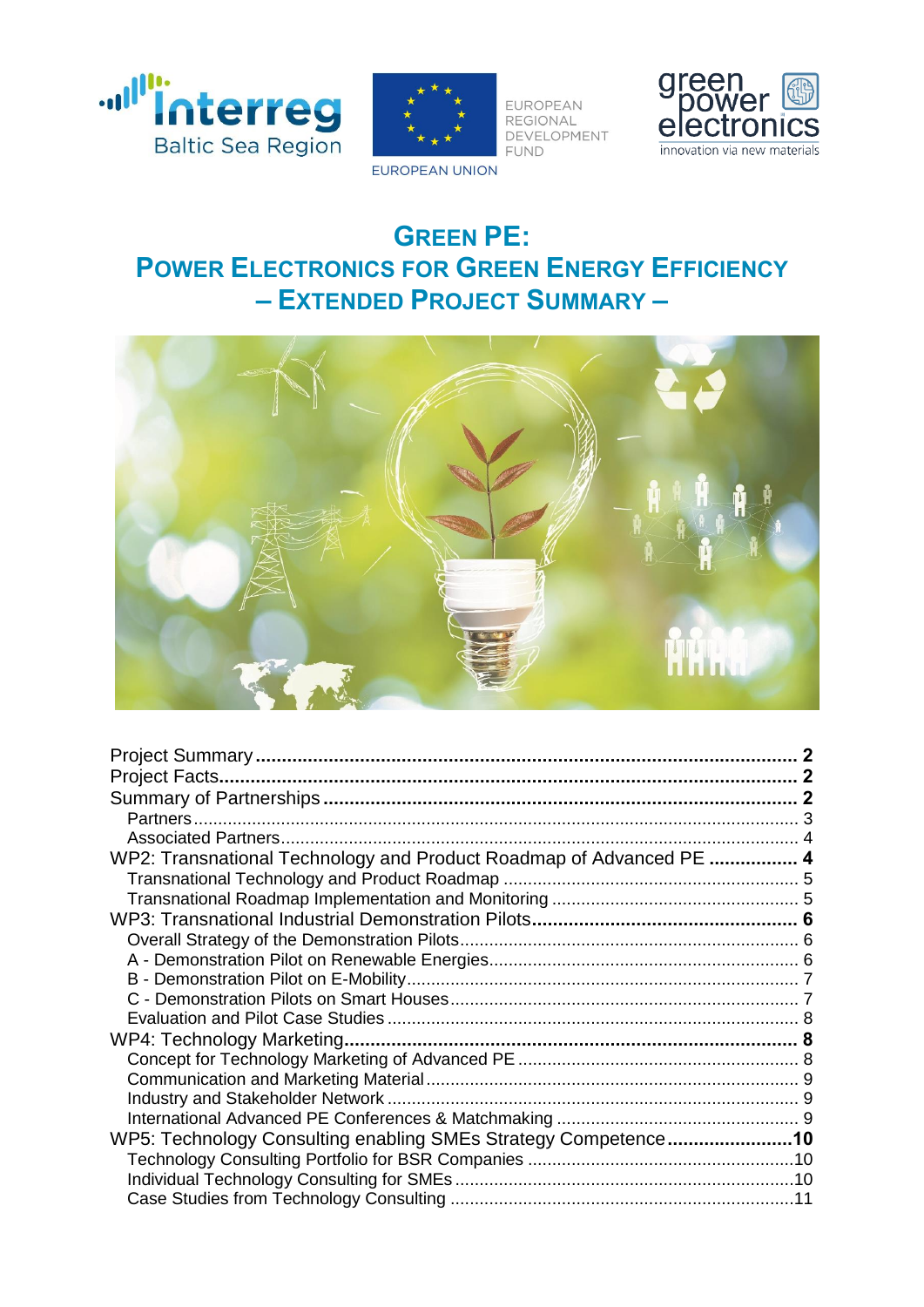

### <span id="page-1-0"></span>**Project Summary**

The project accelerates the market uptake of Advanced Power Electronics (Advanced PE) by companies, especially SMEs, in the Baltic Sea Region (BSR) for the efficient conversion, transmission and consumption of energy from renewable sources.

The novel technologies behind Advanced PE allow more than 50 % of energy savings by enabling the efficient control and conversion of electrical power and the reduction of energy losses in all stages of the energy supply chain. The corresponding market, which is expected to grow annually by 7.4 % from 2014 - 2020, is driven by the demand for an increase in energy efficiency to enable renewable energy production, efficient energy transmission and intelligent consumption (e. g. within e-mobility and smart houses). Thus, the novel technologies foster the transition towards green growth and green society.

The market uptake of Advanced PE is challenged by technical and economic barriers as well as knowledge gaps which are difficult to be overcome by companies from the energy supply chain in the BSR. As a result these companies tend to choose conservative technology management and R&I strategies with regard to Advanced PE. At the same time, innovative start-ups and SMEs - from component and element level to system integrators - need to accelerate the innovation cycle and market acceptance of the energy efficient novel technology.

The project aims to demonstrate solutions to overcome these barriers faster and to increase the capacity of companies to adopt their business and R&I strategies to the potentials of Advanced PE. The project provides a transnational collaboration platform for research institutions and companies - especially innovative start-ups and SMEs - to transfer knowledge and build up R&I alliances across borders. The partners demonstrate the technical feasibility, reliability and cost-efficiency of the novel technology and strengthen the industry's confidence in Advanced PE. The transnational approach creates a critical mass of expertise and collaboration for the still pre-mature market for Advanced PE.

The project involves widely BSR companies in the development of a technology and product roadmap enabling them to define their technology and business strategies (e. g. adequate technology, and timing of investments). The project carries out three demonstration pilots in the market sectors renewable energies, e-mobility and smart houses with 8 companies and 7 research institutions. In addition, the research partners consult 14 BSR companies supporting their R&I strategy development. All project results are spread across the BSR via dedicated technology marketing measures, thus advancing the BSR capacities in the enabling technology.

## <span id="page-1-1"></span>**Project Facts**

- 17 research institutions, companies and technology transfer partners from the Baltic Sea Region
- 36 months (2016 2019)
- EUR 3.1 million budget
- European Regional Development Fund Interreg Baltic Sea Region programme

## <span id="page-1-2"></span>**Summary of Partnerships**

The project sets up a cross-sector consortium consisting of 7 research institutions with expertise in Advanced PE, 18 companies from the energy supply chain (4 project partners, 14 associated partners) as well as 6 partners from business development associations, technology transfer institutions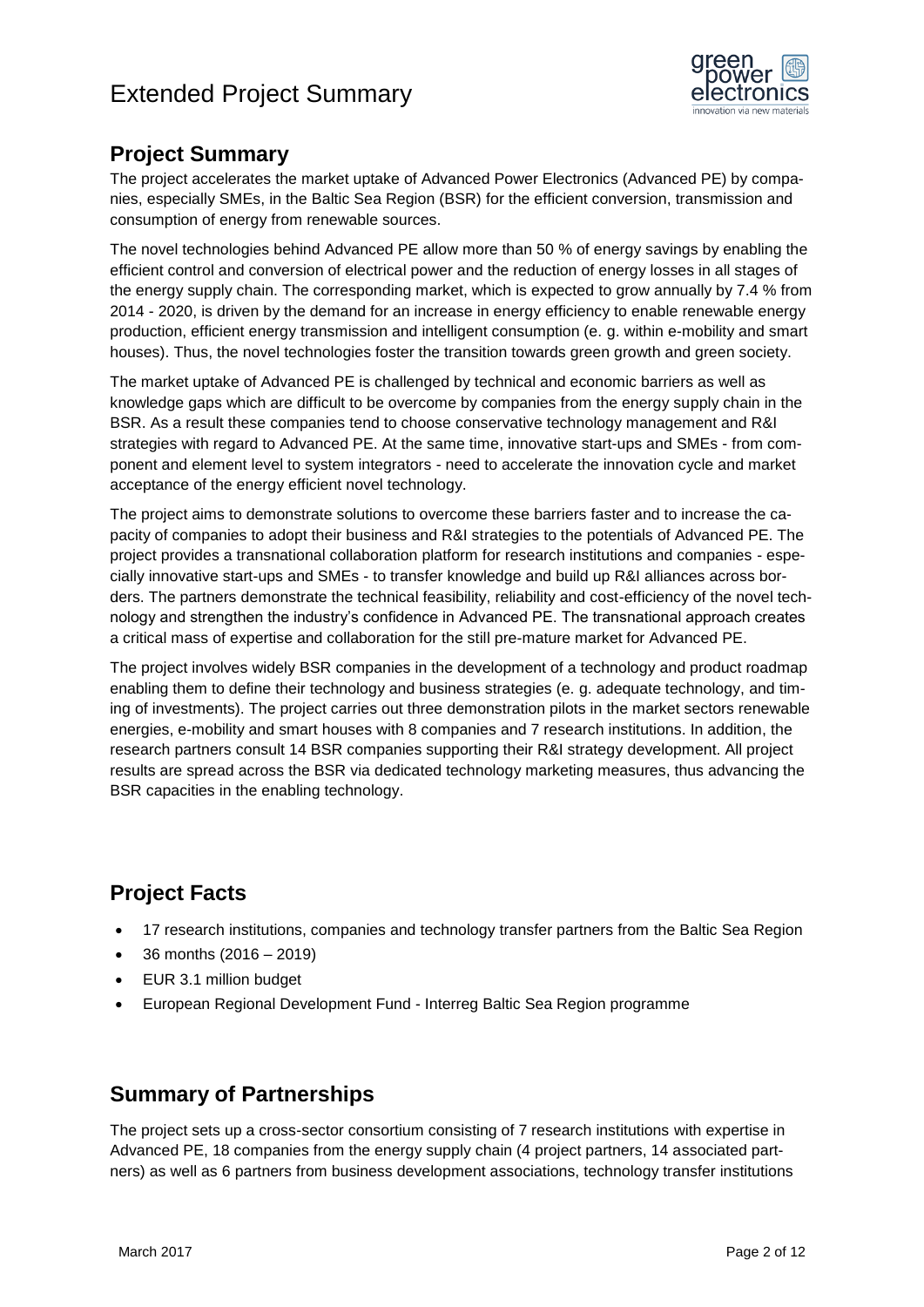

and cluster organisations. The consortium establishes an effective collaboration in the BSR which accelerates the market uptake of energy efficient Advanced PE.

The **research institutions** provide state-of-the art knowledge about new materials (such as SiC, GaN) and technologies (packaging, cooling, failure monitoring) in Advanced PE. They contribute with their research expertise to the roadmapping (WP2), the demonstration pilots (WP3) run together with the companies and the technology consulting of companies in the BSR (WP5) providing also the necessary laboratory infrastructure for reliability tests of the novel technology.

The **companies'** main focus is the participation in one of the three demonstration pilots in renewable energies, e-mobility and smart houses. They take the role of technology suppliers and system integrators in the demonstration pilots collaborating together with the research partners (WP3). Moreover, the industry partners contribute to roadmapping (WP2) and to the dissemination of the pilot results (WP4).

The partners from **business development, technology transfer and cluster organisations** support the involvement of regional companies and stakeholders from their networks in the roadmapping process through the organisation of workshops (WP2). They communicate and market the project findings and the opportunities of Advanced PE to the relevant companies in the BSR (i. e. roadmapping results, case studies from the demonstration pilots and technology consulting). Each partner organises local stakeholder meetings and individual company visits to disseminate and market the potentials of Advanced PE (WP4). In addition, they support the recruitment of companies which are interested to carry out technology consulting together with the research partners within their specific technological scope (WP5).

The project collaborates with **14 associated partners** consisting of companies and institutions from the BSR. Among the associated partners is the STRING partnership supporting the project, which contributes to the STRING green growth strategy. KIC InnoEnergy as Europe's largest public-private innovation partnership focused on climate change states strong interest to collaborate with the project.

#### <span id="page-2-0"></span>**Partners**

University of Southern Denmark, DK (Lead partner) Applied Research Institute for Prospective Technologies, LT Christian Albrechts Universitaet Kiel, DE CLEAN, DK CONVERDAN A/S, DK Kaunas Science and Technology Park, LT Kaunas University of Technology, LT Latvian Technological Center, LV NATEK Power Systems AB, SE Polish Chamber of Commerce for Electronics and Telecommunications, PL Renewable Energy Hamburg, DE RISE Acreo AB, SE Sustainable Smart Houses in Småland Miljösmarta Hus i Småland, SE Ubik Solutions OÜ, EE University of Latvia, LV University of Tartu, EE

Warsaw University of Technology, PL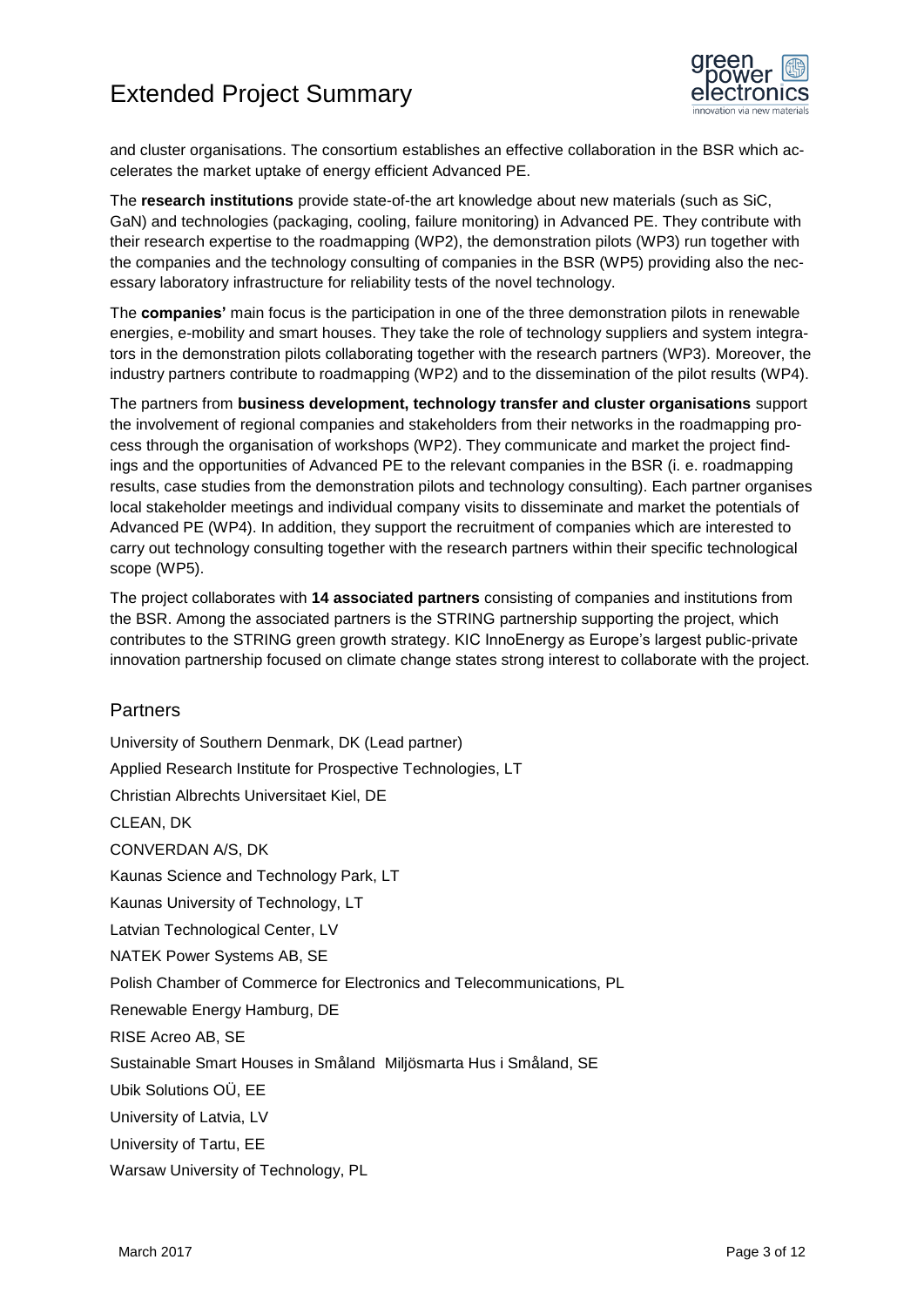

#### <span id="page-3-0"></span>Associated Partners

Reese + Thies Industrieelektronik GmbH, DE VTT Technical Research Centre of Finland / Human-Driven Design and System Dynamics, FI Park&Charge I Sverige AB, SE STRING, DK Energy Conservation Foundation, PL National Innovation and Entrepreneurship Centre, LT JSC "Saules Energija", LT JSC "Sinktoteksas", LT Technitel Polska S.A., PL IPP Sp. z o.o., PL National Institute of Telecommunication of Poland, PL Infratel-Operator Infrastrukturalny Sp. z o.o., PL Globema Sp. z o.o., PL "Commener" Sp. z o.o., PL State Research Institute of Physical Energetics , LV Company ENERGOLUKSS, Ltd, LV KIC InnoEnergy Germany GmbH, DE Ferroamp Elektronik AB, SE Danfoss Silicon Power GmbH, DE Vishay Siliconix Itzehoe GmbH, DE Business Development and Technology Transfer Corporation of Schleswig Holstein, DE

## <span id="page-3-1"></span>**WP2: Transnational Technology and Product Roadmap of Advanced PE**

The overall aim of the work package is to enable companies from the energy supply chain in the BSR to integrate disruptive energy efficient Advanced PE in their business strategy and technology management through a transnational technology and product roadmap.

The key performance measurement of this WP is a broad participation of relevant companies in the roadmapping process and the level of influence of the technology and product roadmap on the companies' R&D investment planning related to Advanced PE. The participatory roadmapping process involves companies around the BSR from power electronics element and component suppliers to system integrators along the value chain. Together with research institutions, they identify technical and economic opportunities and barriers for the market uptake of Advanced PE.

<span id="page-3-2"></span>The transnational roadmap focuses on the application markets renewable energies, e-mobility and smart houses covering efficient energy generation from renewable sources, energy transmission and consumption. Hence, it enables especially firms to substantially improve their technology management and take informed decision regarding the R&D and market entrance investments and timing. The transnational roadmap covers the market conditions in the BSR partners' countries and facilitates the market access across borders.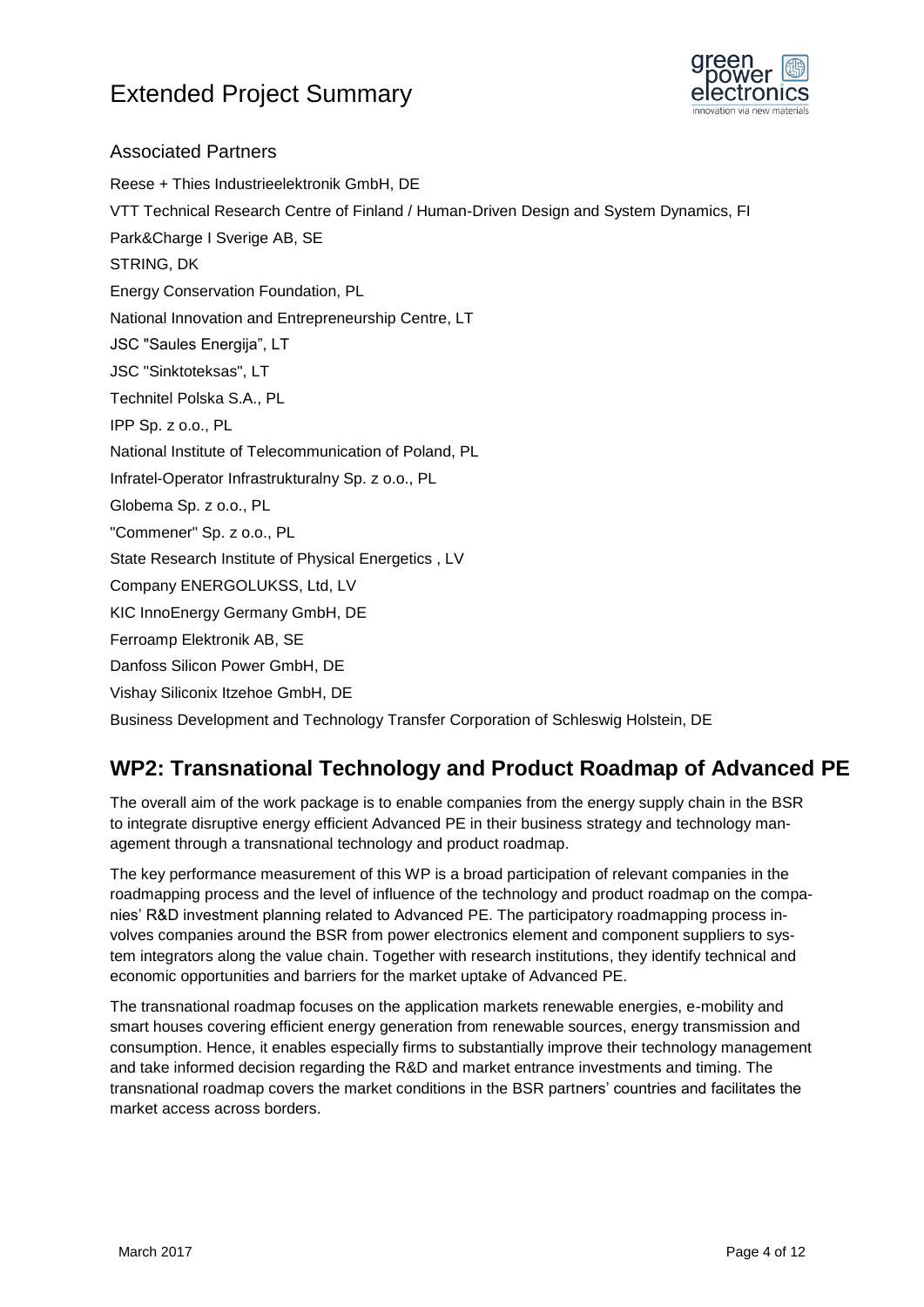

### Transnational Technology and Product Roadmap

Leader: RISE Acreo AB Timeframe: March 2016 – August 2017

A technology and product roadmap for the whole BSR and on a broader level on a global scale providing information such as market size and requirements is of high transnational relevance. The consolidation of requirements, drives and barriers allows stakeholders to see the overall roadmap instead of being limited to their separate regions. This is especially important for the capacity building in terms of technology management at SMEs because they usually lack business intelligence tools and management routines to adequately assess technology and market trends.

Taken as a whole, a roadmap is an adequate instrument for both strategic planning and controlling for firms, research institutes, and public authorities. For all these stakeholders, development and market risks are reduced by the information provided in the roadmap. Hence, the roadmap serves as a basis for capacity building in the following:

Companies**:** Improved capacity of technology and product development and commercialisation of Advanced PE by companies (component producers, system providers, consulting and financing etc). The transnational roadmap enables to understand market sizes, requirements and risks as well as technology and market trends in order to choose the right innovation strategy including timing and investments.

Public authorities: Capacity to consider Advanced PE within energy efficiency policy, research policy, legislation, public procurement and regional energy supply. The transnational roadmap supports informed decisions about investments, funding, procurement and necessary regulations in order leverage on synergies of the individual regions.

Research institutions: Capacity to respond to the needs of companies and public authorities regarding research and innovation. The transnational roadmap informs about gaps and bottle necks, which are higher risk developments and will be less likely addressed by companies.

### <span id="page-4-0"></span>Transnational Roadmap Implementation and Monitoring

Leader: RISE Acreo AB Timeframe: September 2017 – Feburary 2019

The implementation strategy for the transnational technology and product roadmap defines the requirements, procedures and partners' roles to monitor and update the information for the roadmap. The key assumptions about the technological fields, barriers and options as well as market demands in the roadmap need to be monitored and verified both during the project and beyond the project completion. Thus, the legacy and function of the roadmap as important instrument to support the market uptake of Advanced PE is ensured also beyond the project.

Industry (firms from the energy supply chain) and policy (public authorities, policy makers, and regulatory bodies) increase their capacity to introduce Advanced PE in the BSR also in the future. The results are widely distributed on a nonexclusive and nondiscriminatory basis to ensure the most transparent and the widest possible access to all interested stakeholders including potential competitors of the participating firms.

This is achieved through web publication of the transnational roadmap as well as through proactive dissemination of the transnational roadmap within WP4 (e. g. local stakeholder meetings, individual company visits, and international conferences). All meetings and events are widely announced and distributed and are open to any interested stakeholder.

Consequently, additional interested firms are reached, which have not been part of the project and also their capacity of professional technology management is improved.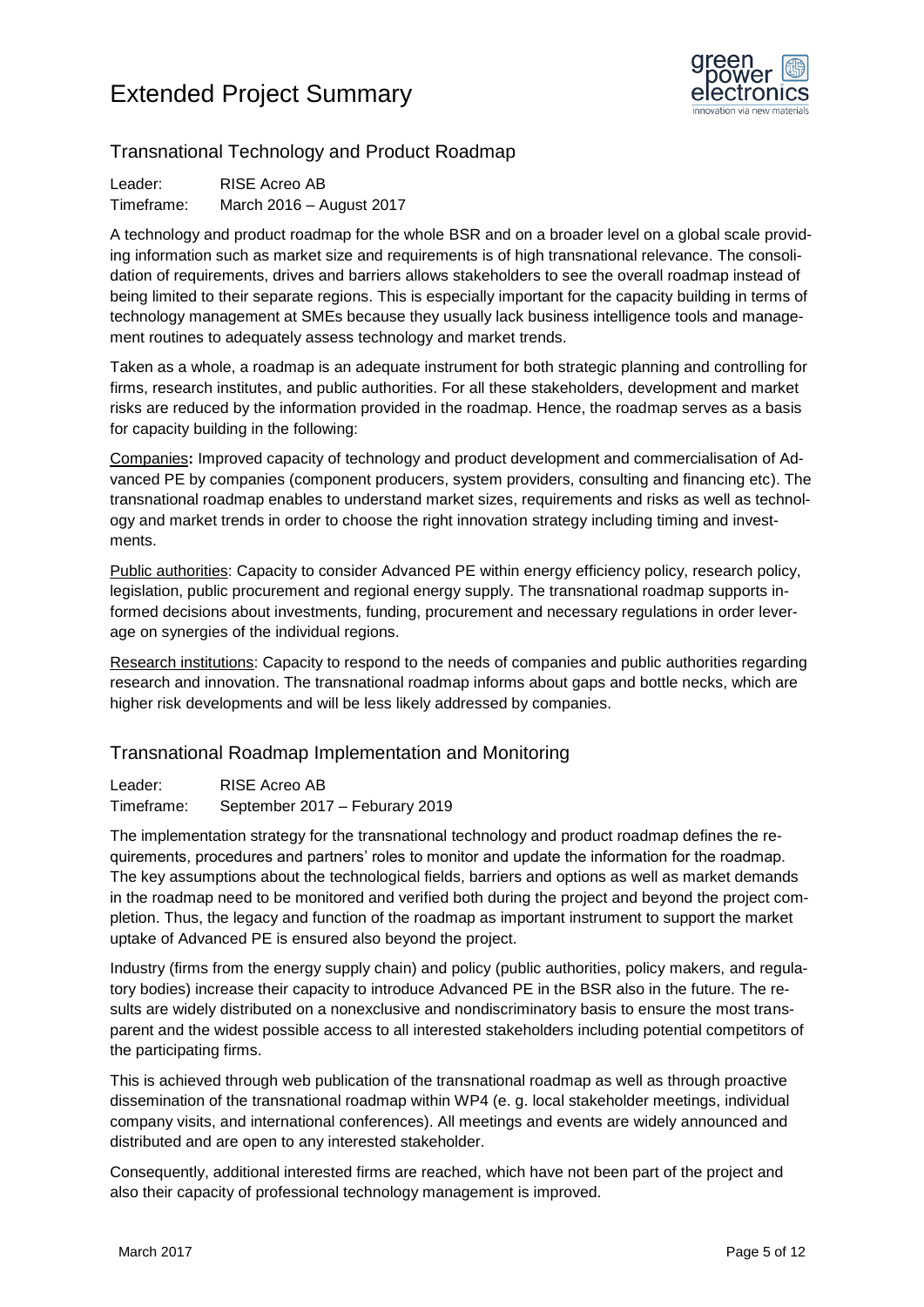

## <span id="page-5-0"></span>**WP3: Transnational Industrial Demonstration Pilots**

The overall aim of this WP is to carry out three R&I pilots between 8 companies and 7 research institutions within renewable energies, e-mobility and smart houses demonstrating the technical maturity, reliability and economic feasibility of integrating Advanced PE into the energy supply chain at element, component and system level for increased energy efficiency. The findings from the demonstration pilots are widely published among companies and further stakeholders in the BSR.

The key performance measurement of this work package is that the participating and additional companies outside the consortium in the BSR have specific knowledge to make better informed decisions about future R&D strategies and investments for the uptake of Advanced PE.

The WP demonstrates the potential, feasibility and relevance of PE-based solutions for the development of sustainable infrastructure. The work is to be performed in close cooperation between industrial and research partners. The goal is to identify knowledge gaps, find efficient communication strategies and propose feasible and sustainable solutions for the green society. A key focus is on establishing strategic transnational cooperation between research partners, companies and public actors in the BSR.

The following three model pilot areas were chosen:

- A. Renewable energies: Use of new sources for renewable energies (large scale photovoltaics, offshore wind, and large scale bioenergy) requiring radical changes in the power electronics modules on the element (e.g. transistor) level.
- B. E-mobility: Introduction of e-mobility as an alternative to conventional car technology requires a radical new concept of car electronics, electrics and control, requiring power train integrated Advanced PE components.
- C. Smart houses: Acceptance of new energy efficiency solutions in smart houses requireing user participation, active feedback control and sophisticated (e.g. window or wall integrated) power modules.

#### <span id="page-5-1"></span>Overall Strategy of the Demonstration Pilots

Leader: RISE Acreo AB Timeframe: March 2016 – August 2016

The integrated strategy of the pilot demonstrators aims to organise the transnational efforts during the WP3 to maximise the impact on the industrial competitiveness in the BSR. The strategy is to be based on the industrial needs and the existing public policies in the BSR. The three selected areas renewable energies, e-mobility and smart houses address different markets.

The integrated strategy includes a description of target groups for each pilot demonstrator, a compilation of existing public policies, and description of the regional coverage of the participating and associated partners, as well as a communication strategy for the pilots' results.

### <span id="page-5-2"></span>A - Demonstration Pilot on Renewable Energies

Leader: Christian-Albrechts-Universität Kiel Timeframe: March 2016 – Feburary 2018

In order to implement new architectures for wind power converters for increasing the market share of power stack manufacturers and realisation of Advanced PE topologies for renewable energy applications, a demonstrator is realised, which is in detail a power converter with highest light load efficiency for renewable energy application.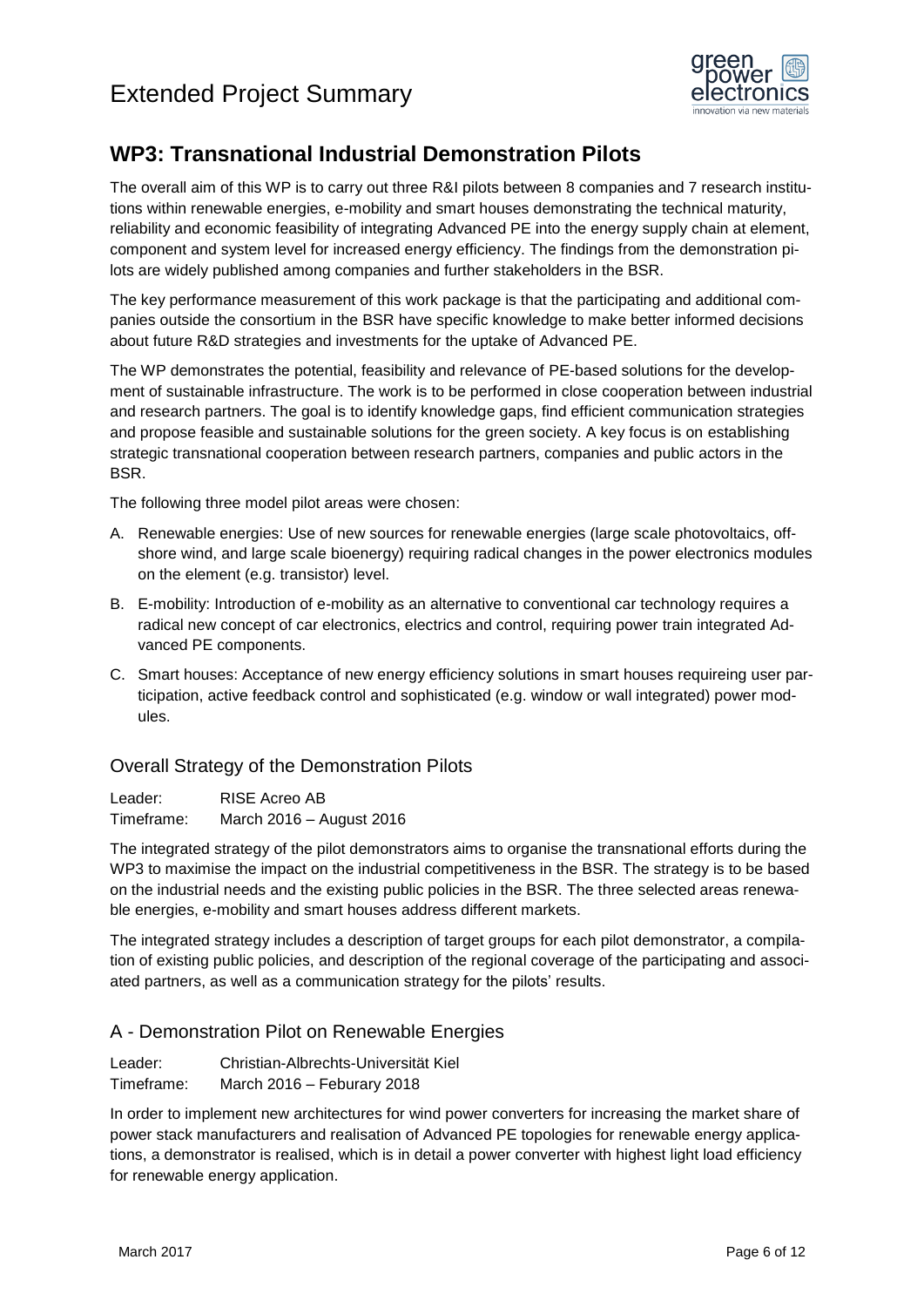

Major output is a document covering issues such as system specification, design and simulation of such a converter, development and realization of this AC/DC converter, demonstrator test and performance evaluation under lab conditions, result assessment and converter re-design, as well as marketing and activities for distribution of a concept to the market.

The output is applied at power device and system manufacturing companies supported by research and development institutes. It increases the strategic capacity for technology management of BSR companies in this sector.

#### <span id="page-6-0"></span>B - Demonstration Pilot on E-Mobility

| Leader:    | University of Southern Denmark |
|------------|--------------------------------|
| Timeframe: | March 2016 - Feburary 2018     |

The pilot project addresses a number of barriers (e.g. high cost of new components and their implementation, reliability and high requiements for device materials and their packaging), and is aimed at demonstrating to the industry, research and education institutions, and to innovation transfer organisations in the BSR the capabilities, benefits and peculiarities of the Advanced PE in application to the emobility. Target groups are industrial companies, especially SMEs, research centres within value chain for PE, and technology transfer organisations.

The pilot increases the capacity of the companies/SMEs to uptake and implement Advanced PE based on wide bandgap semiconductors. The results of the construction are to be used as demonstrators to disseminate the potential of PE for e-mobility.

The results are presented in different forms: The main document is an extended test report containing technical information on the demonstrator electronic modules, test parameters, conditions and results of the performed tests. The document concludes on functionality parameters, efficiency and reliability of the modules in the automotive environment. Moreover, there shall be information material that contain all the major results and conclusions but less technical details. These documents are tailored to the management boards of the companies which have less technical background.

#### <span id="page-6-1"></span>C - Demonstration Pilots on Smart Houses

Leader: RISE Acreo AB Timeframe: March 2016 – Feburary 2018

Smart houses aim to maximise energy savings and cost reductions by utilising intelligent automation systems to control power consumption and optimize lighting, climate control and security systems. For these purposes, efficient power conversion systems are essential prerequisite for smart houses.

A demonstration system is set up at a house in Sweden which is equipped with 20 solar panels with a capacity of about 5000 kWh per year and 14 solar collectors.

The pilot presents the advantages of PE-based solutions for the energy management in smart houses and analyse the impact in the BSR industry and is used as input information for the dissemination actions (WP4). Target groups are companies in the BSR working on energy optimisation for housing and small industrial plants. The output increases the strategic capacity for technology management of BSR companies in this sector.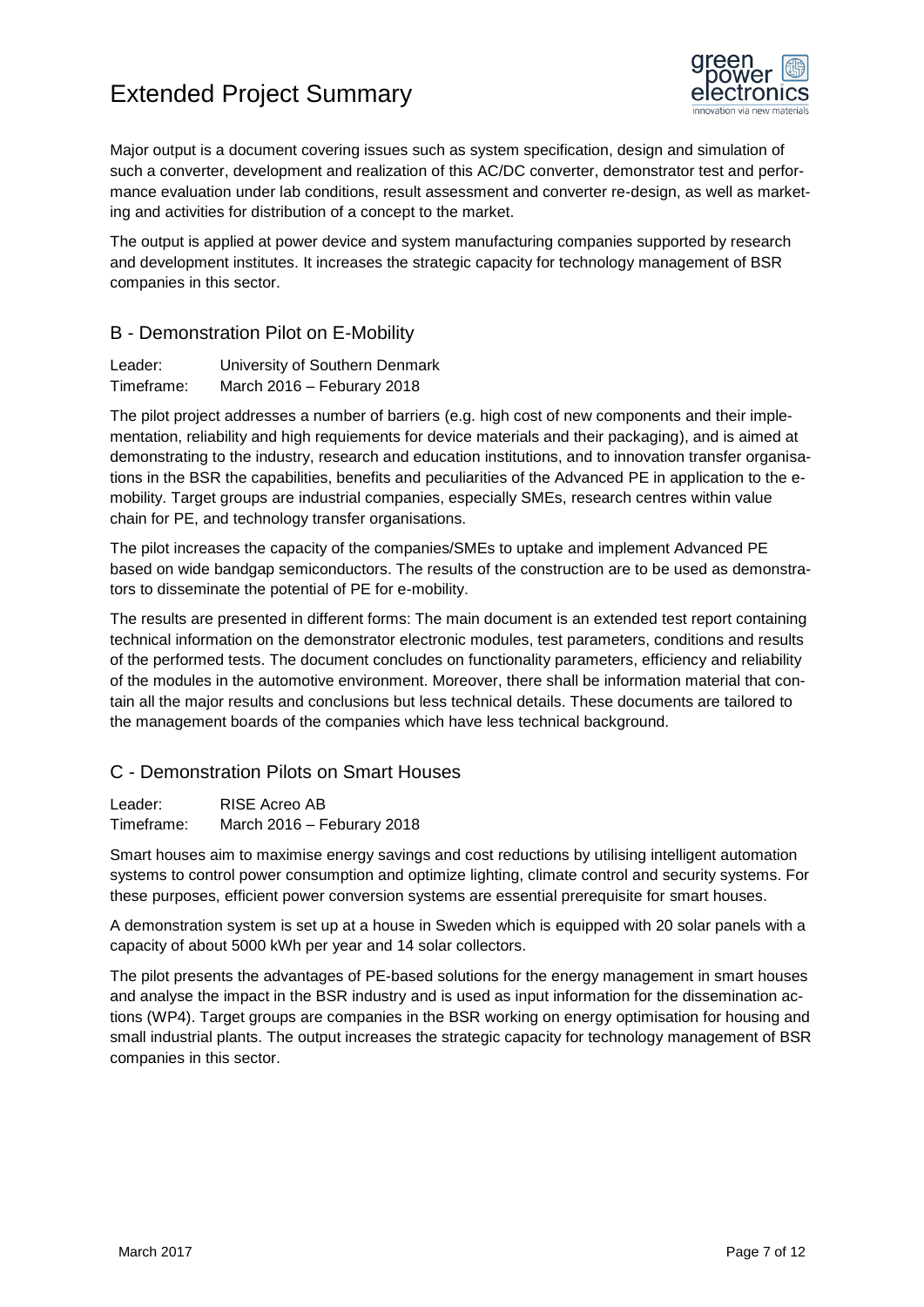

### <span id="page-7-0"></span>Evaluation and Pilot Case Studies

Leader: RISE Acreo AB Timeframe: September 2016 – August 2018

The activities comprise the analysis of the achievements in the demonstration pilots, the evaluation of the potential impact of the results in the business capability of the regional industry and the compilation of information to give to technology transfer partners for dissemination work (WP4). They especially focus on the industrial technical requirements and market opportunities deriving from the pilot findings.Within the case studies, the results of the demonstration pilots are published.

Target groups are companies working on electronic design and manufacturing, energy optimisation and applications on energy efficiency within renewable energies, e-mobility and smart houses in the BSR. They use the output as informational basis for informed decisions about the integration of Advanced PE into their business and R&I strategies.

## <span id="page-7-1"></span>**WP4: Technology Marketing**

The overall aim of this work package is to disseminate the short and mid-term technical and economic opportunities of Advanced PE for increased energy efficiency within renewable energies, e-mobility and smart houses to companies in the BSR. The targeted companies include element and component suppliers of power electronics as well as system integrations from the energy supply chain. Although companies are the main target group, this work package also addresses further stakeholders from public institutions such as technology transfer institutions and business development agencies such as ministries or government agencies dealing with development or implementation of regional policy related to the aims of Green PE.

The key performance measurement of this work package is the broad involvement of the relevant companies from the BSR and an increased awareness for the technical and economic opportunities of this novel technology. Furthermore, the work package aims to changing the attitude positively of the stakeholders which participated in the marketing events regarding their strategic opportunities promoting the market uptake of Advanced PE for increased energy efficiency.

The work package supports WP2 in organising regional workshops with the industry to provide input to the roadmapping process. Furthemore, the work package uses as input for the marketing activities expertise from the research and industry partners from the consortium, the technology and product roadmap (WP2) as well as the approaches and findings from the pilot demonstrations (WP3).

The key activities of this work package are regional and transnational events and workshops with companies and public stakeholders for the regional knowledge transfer. The partners carry out international PE applications workshops with matchmaking events aiming to reach SMEs in the BSR.

### <span id="page-7-2"></span>Concept for Technology Marketing of Advanced PE

Leader: RISE Acreo AB Timeframe: March 2016 – August 2016

This activity determines the approach to be use for technology marketing. The aim is to communicate the technology from a business perspective so that SMEs in the BSR are motivated to integrate the new power electronic technologies systems into their products.

The output is a technology marketing concept that is used by the project partners in communication with companies and public stakeholders. The output shall attract the SMEs in the different regions for using the technology for green power terms and thereby find new business opportunities.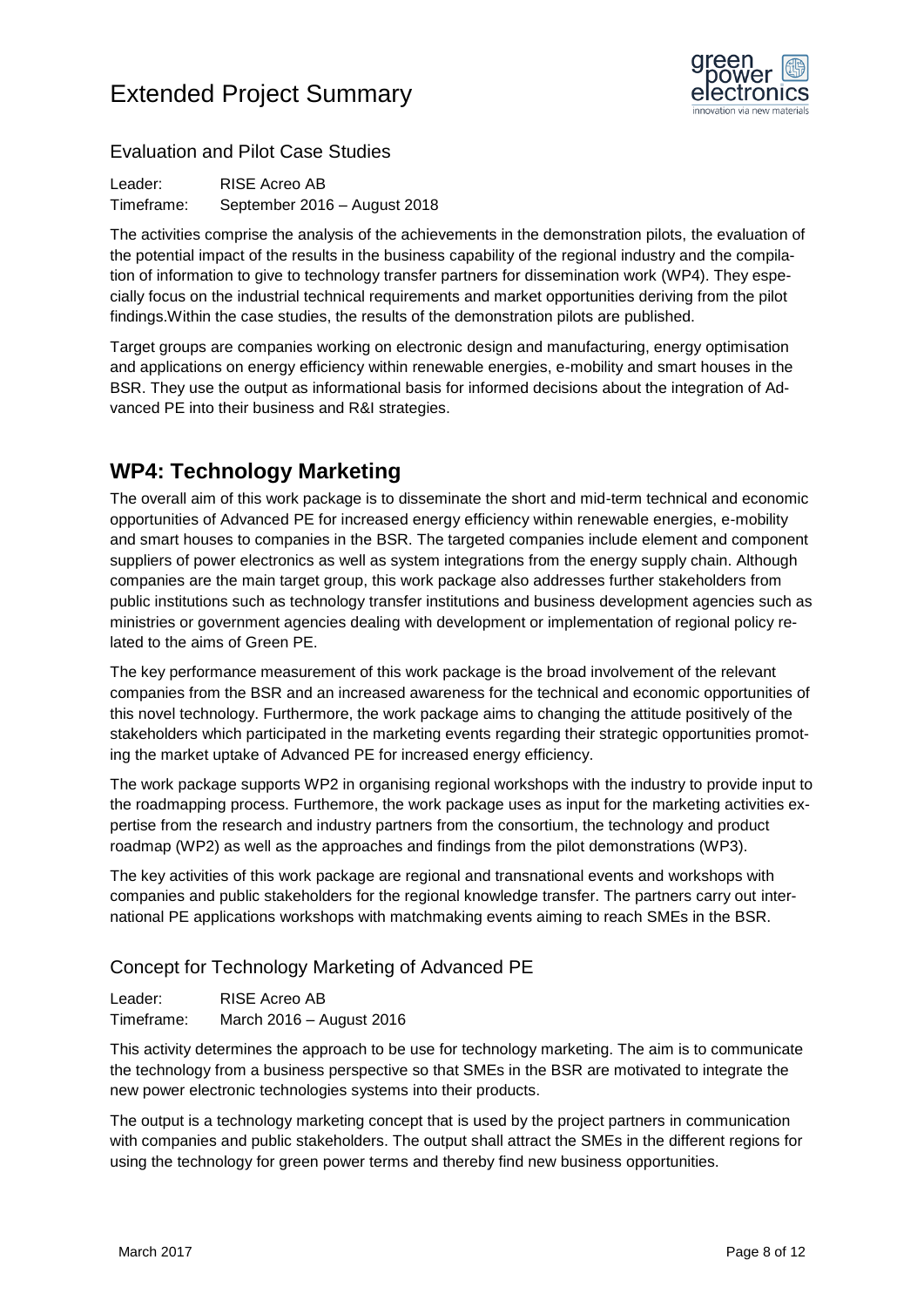

### <span id="page-8-0"></span>Communication and Marketing Material

Leader: University of Latvia Timeframe: March 2016 – Feburary 2019

Information and marketing material is developed on the basis of technology marketing concept and strategy. Materials include both printed and web based material and are tailored to fit the target groups. Web based materials include a webpage, newsletters, activities via social media accounts. . Printed materials e.g. leaflets, brochures etc. are developed for distribution at workshops organised during the project and other events.

#### <span id="page-8-1"></span>Industry and Stakeholder Network

| Leader:    | University of Latvia       |
|------------|----------------------------|
| Timeframe: | March 2016 - Feburary 2019 |

Establishing a network of regional stakeholders allows an intensified personal dialogue with companies and individual company visits throughout the project's lifetime. These companies are the key actors in the market uptake of Advanced PE for energy efficiency. The direct contact is necessary to involve the companies in the identification of technical and economic barriers and opportunities from the industrial perspective and to maximise the outreach of the project results.

Target group are the companies that use the Green PE network to establish R&I collaboration with research institutions and other companies across the BSR promoting the market uptake of Advanced PE.

#### <span id="page-8-2"></span>International Advanced PE Conferences & Matchmaking

Leader: RISE Acreo AB Timeframe: March 2017 – Feburary 2019

The activity aims to organise two matchmaking events between technology developers and industry in connection with the internationally recognised International Wide Bandgap Power Electronics Applications Workshop, IWBGPEAW 2017 and 2018 (former ISiCPEAW). These workshops are traditionally organised in Stockholm, Sweden and have become an international meeting point for the power electronic community. These workshops gather around 150 participants from about 20 countries around the world, key actors in the technology developers and industry. The workshops include an exhibition area, a poster session and networking opportunities with business to business (B2B).

The matchmaking events shall each year attract the participation of at least 20 new SMEs to hold 50 meetings with conference delegates. The use of the output involves transferring the set of knowledge developed through the events among the target groups and also supporting WP2 by providing input to the roadmapping process.

The target groups of this output is companies /SMEs in the BSR that have a great potential for adapting the new PE technology for green power purposes, including element and component suppliers of PE as well as system integrations from the energy supply chain.

SMEs working on renewable energies, e-mobility and smart buildings in the BSR use the conferences to get first-hand information and inspiration about opportunities from Advanced PE for their technology management and R&I strategies. Furthermore, they benefit from the matchmaking events to find complementary partners for their R&I alliances.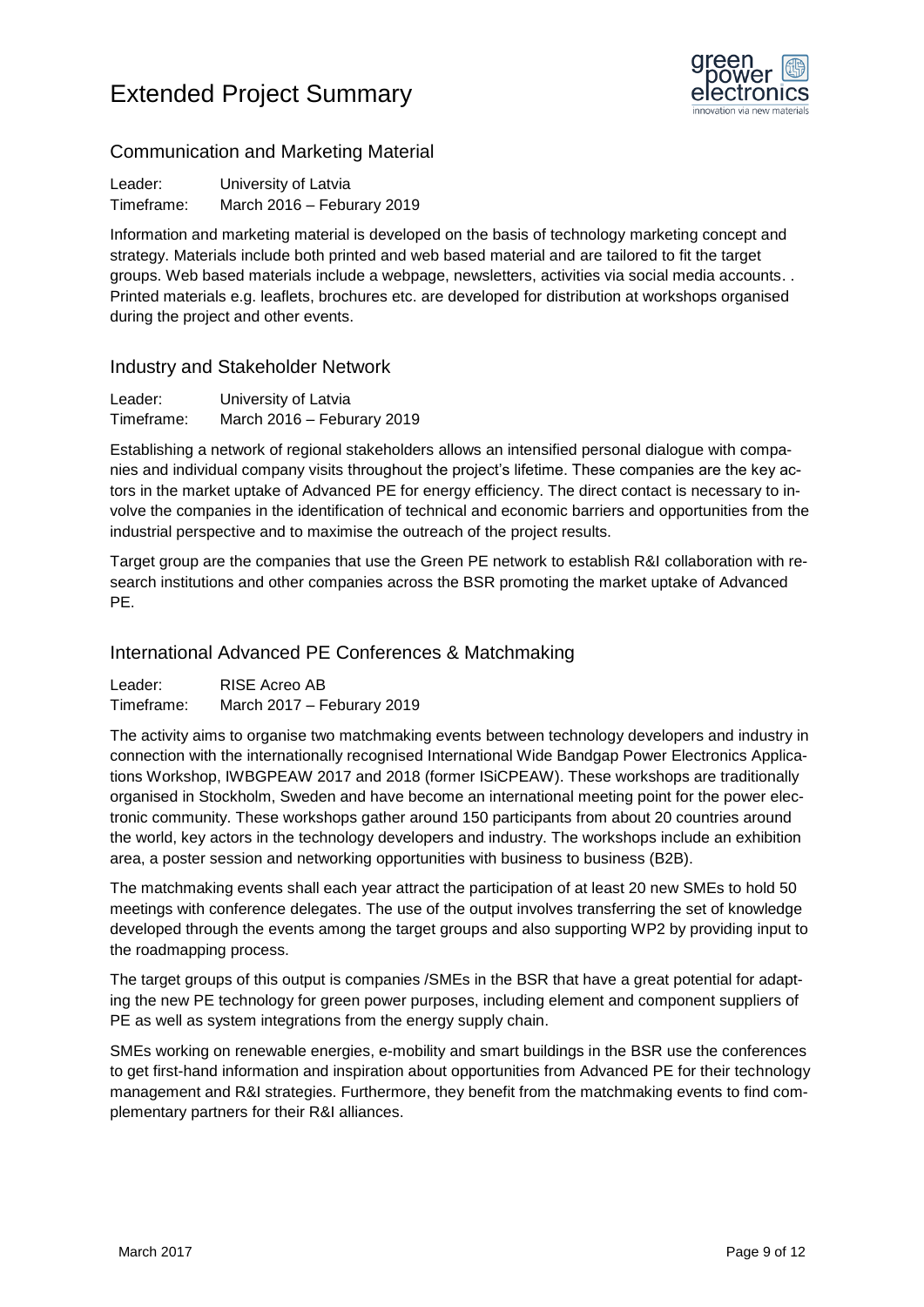

## <span id="page-9-0"></span>**WP5: Technology Consulting enabling SMEs Strategy Competence**

The overall aim of this work package is to provide technology consulting to 14 companies from the energy supply chain in the BSR in order to support their capacities to consider Advanced PE in their R&D strategies and investments. SMEs are the target group of this work package as the capacities for technology absorption and for responding to mid- and long-term technological developments are more limited compared to larger enterprises.

The key performance measurement of this work package is a positive impact on the R&D strategies and planned investments of the consulted SMEs with regard to promote the market uptake of Advanced PE in the BSR. The work package validates the consulting potential and regional demand and promotes the use of Advanced PE based on new materials and new technologies such as packaging, cooling, failure monitoring.

The SMEs gain access to research capacities from the project consortium enabling them to address specific technological questions within their technological field and position in the energy supply chain.

As a result of the consulting activities, strategic transnational cooperation between research partners and companies will be established also beyond the project. The results of the technology consulting should be open access and widely published to companies in the BSR (WP4) as they reveal general solutions for a specific technology field. Thus, this work package maximizes the outreach benefits potentially all companies in the BSR in the same technological area.

#### <span id="page-9-1"></span>Technology Consulting Portfolio for BSR Companies

| Leader:    | Kaunas University of Technology |
|------------|---------------------------------|
| Timeframe: | March 2016 - August 2016        |

Regional demands of companies working in the field of renewable energies, e-mobility and smart houses shall be validated for the clear understanding of needs for technology consulting activities in the frame of Green PE. A pre-survey shows novel technologies in PE in the BSR are challenged due to pre-maturity of some technologies, low volume and high production costs compared to existing technologies as well as weak understanding of market developments in public and private sector. Thus, the main task of this work package is to provide technical research capacities to BSR industry and SMEs and to support the companies' individual R&D strategy development.

The first step in development of technology consulting portfolio is the identification and comparison of detailed technological specialisations, research competencies and education offers of the research institutions involved into the project. Based on this information and identification of the industrial needs in the BSR, a technology consulting portfolio is developed. This portfolio is for companies interested in Green PE: Each company from a BSR country has a possibility to find appropriate support and consulting services by Green PE research institution. Joint efforts of project partners ensure the optimum collaboration and transnational spread of knowledge. That also allows in turn transferring regional offers onto a transnational landscape. The necessity of such joint offers is again given by the complexity of the R&D activities of the SMEs.

#### <span id="page-9-2"></span>Individual Technology Consulting for SMEs

| Leader:    | Kaunas University of Technology |
|------------|---------------------------------|
| Timeframe: | September 2016 - Feburary 2019  |

This group of activities include 14 individual technology consulting projects run by research partners of Green PE to provide technology competence with companies from the BSR within efficient energy generation, transmission and consumption and Advanced PE. Accordingly, each research partners carries out at least two technology consulting projects with SMEs from the BSR.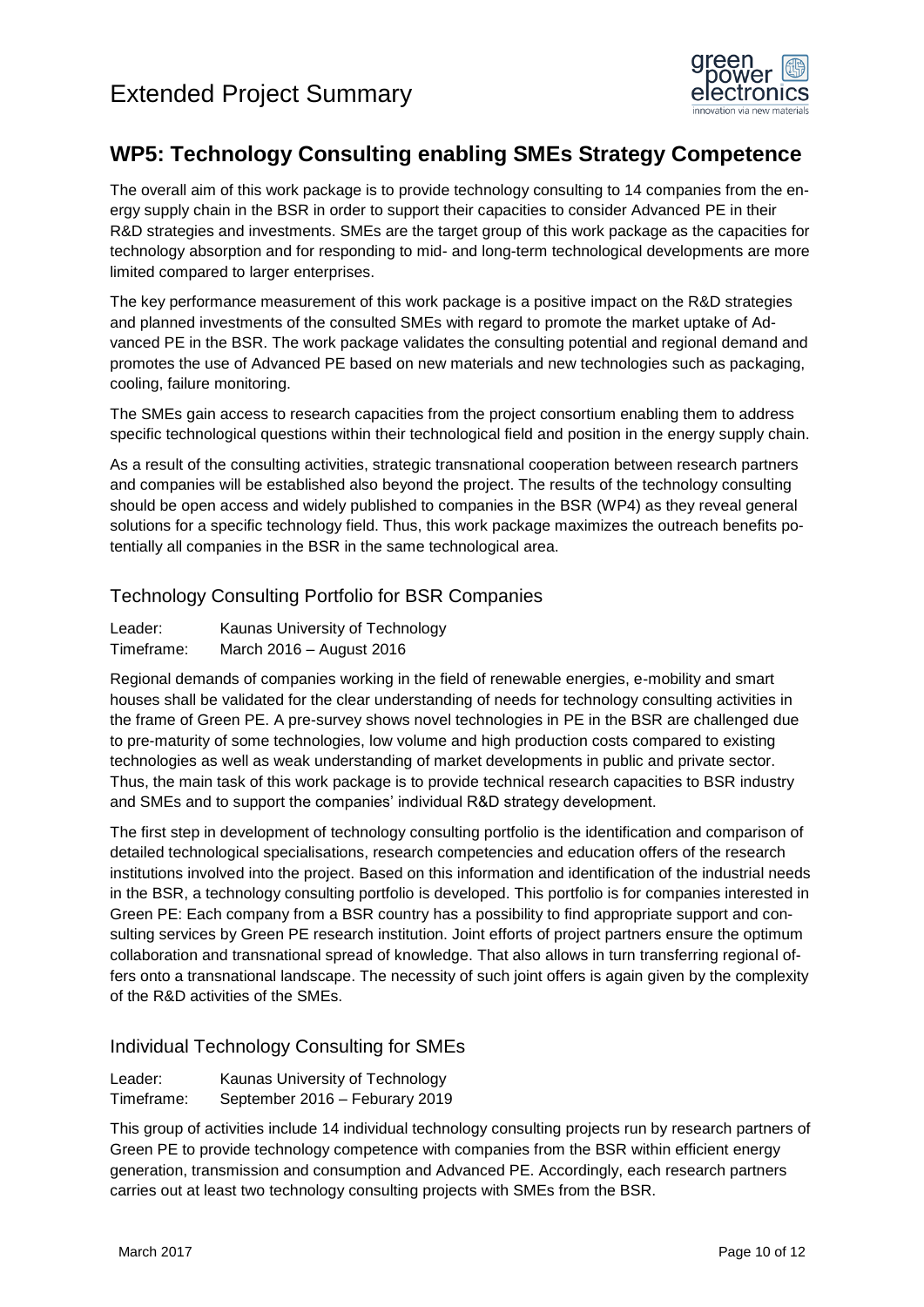

Companies from BSR are not only focusing on minor improvements of existing product series, but are also actively following a research and development strategy towards significantly better product performance. Companies also realise that such an increase in performance in a global competitive market can only be achieved by remaining up to date within product relevant key technologies. Thus, the implemented technology consulting projects will serve to intensify the knowledge exchange on technological state of the art in Advanced PE and energy efficiency.

Outputs of these activities shall be used for optimisation of the collaboration between companies and research institutions and transnational spread of knowledge. It is used by companies/SMEs in BSR related to PE and renewable energetics to receive in depth input within their technology scope to further develop their strategic technology management and adopt their R&I strategies and investments.

The project activities benefits third parties/organisations outside the project partnership. The consulting focuses on the general R&D strategy of the companies with regards to opportunities deriving from Advanced PE. Accordingly, the activity has a strategic focus mainly on R&D potentials with no direct commercial character.

#### <span id="page-10-0"></span>Case Studies from Technology Consulting

Leader: Kaunas University of Technology Timeframe: September 2016 – Feburary 2019

Each technology consulting project is published as case study covering issues such as up-scaling and proof-of-concept, test-beds to pilot production for the companies (i. e. 14 individual technology consulting projects with 14 case studies in total). Key results of the projects are made public for demonstration of the high technology potential that is available at current level of innovations.

In order to intensify the knowledge exchange on technological state of the art, main outcomes of the consulting projects are analysed by Green PE partners and used to intensify the knowledge exchange on technological state of the art in Advanced PE and alternative energetics.

A feedback loop of key topics and indicators from the technology consulting is arranged into the technology and product roadmap.

The consulting focuses on the general R&D strategy of the companies with regards to opportunities deriving from Advanced PE. Accordingly the activity has a strategic focus mainly on R&D potentials with no direct commercial character.

The output is used by research institutions and companies/SMEs related to PE and renewable energies, e-mobility and smart houses to optimise their technology management and to get inspired to engage in the collaboration within the Green PE network.